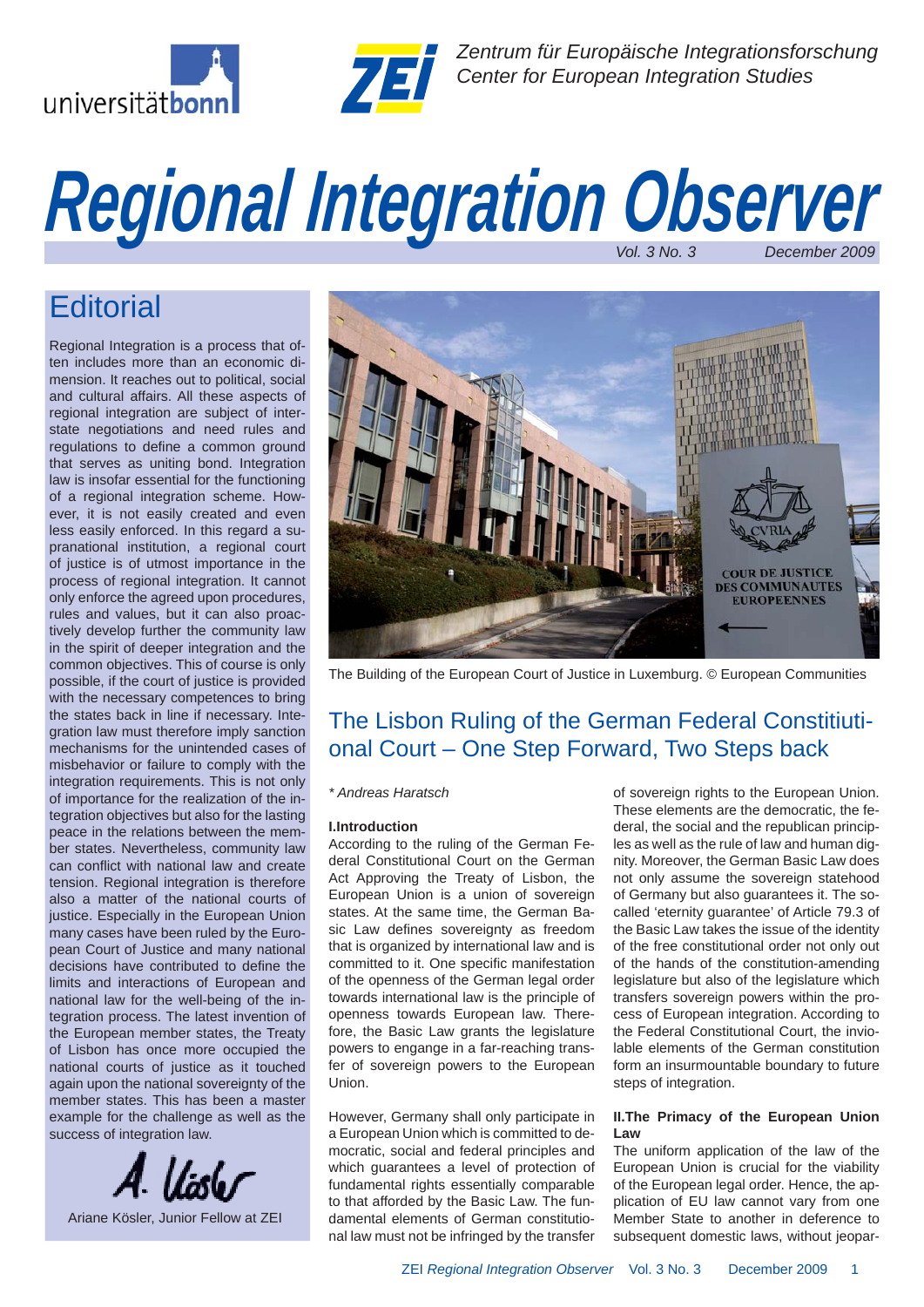

In June 2009 the Second Senate of the German Federal Constitutional Court decided on the compatibility of the Treaty of Lisbon with the German Basic Law. © Bundesverfassungsgericht

dizing the attainment of the objectives of the Treaty. To safeguard this uniform application in each Member State, the European Court of Justice (ECJ) has established the principle of primacy in its case-law. Even after the entry into force of the Lisbon Treaty, the primacy of application is not explicitly provided for in the Treaties but still is obtained in the case-law of the ECJ by means of interpretation.

Unlike the European Court which derives the principle of primacy from European law itself, the German Federal Constitutional Court deduces the principle of primacy from the Basic Law. The primary EU law obliges the Member States to bring about the domestic application of EU law. Therefore, primacy of application has legal effect in Germany only with the order to apply the law of the European Union by the national act approving the EU Treaty. It is a primacy by virtue of constitutional empowerment.

Against this backdrop, the Federal Republic of Germany does not recognize an absolute primacy of application of the law of the EU. Previously, the Federal Constitutional Court has made certain reservations to the principle of primacy in its 'Solange'-doctrine with respect to fundamental human rights protection and in its Maastricht ruling with respect to so-called ultra vires measures. In its Lisbon ruling the Court goes even one step further and develops additional reservation with respect to the inviolable core of the German constitutional identity.

#### **III. The Inviolability of the Constitutional Identity of the Basic Law.**

In its Lisbon ruling the Federal Constitutional Court underlines that there are essential elements of the German constitutional order which cannot be affected by the transfer of sovereign powers to the European Union. As stated above, these elements guaranteed by Article 79.3 of the German Constitution are the democratic, the social and the federal principles, the rule of law and human dignity. Furthermore, the statehood of the Federal Republic of Germany is guaranteed by the eternity clause of the Basic Law. The Federal Constitutional Court has recognised two principles to which particular attention shall be paid in the future process of European integration.

Firstly, the Basic Law does not grant the German state bodies powers to abandon Germany's sovereignty under international law by joining a federal state. In the view of the Federal Constitutional Court, the Member States of the EU must permanently remain the 'Masters of the Treaties'. The 'Constitution of Europe', as laid down in the Treaty on European Union and the Treaty on the Functioning of the European Union, has to remain a derived legal order. The Basic Law does not grant the German state bodies powers to transfer sovereign powers in such a way that their exercise can independently establish other competences for the European Union. It prohibits the transfer of competence to decide on its own competence (so-called 'Kompetenz-Kompetenz').

Secondly, the German constitutional bodies have to ensure, as regards the transfer of sovereign powers to the EU, that the political system of the Federal Republic of Germany still complies with the inviolable democratic principle as laid down in Article 20.1 and Article 20.2 in conjunction with Article 79.3 of the Basic Law. This is the case if the German parliament, the *Bundestag*, retains responsibilities and competences of its own of substantial political importance or if the Federal Government, which is politically responsible to the German *Bundestag*, is in a position to exert a decisive influence on European decision-making procedures.

Astonishingly, the Federal Constitutional Court in its Lisbon ruling has identified five areas which are deemed especially sensitive and essential for the ability of a constitutional state to democratically shape itself. These are decisions on substantive and formal criminal law (1), decisions pertaining to the police monopoly on the use of force domestically and of the military monopoly on the use of force externally (2), the fundamental fiscal decisions on public revenue and public expenditure, with the latter being particularly motivated, inter alia, by social-policy considerations (3), decisions on the shaping of the welfare state (4) and decisions which are of particular cultural importance, for instance as regards family law, the school and education system and dealing with religious communities (5). The Court holds that these areas must forever remain under the control of the Member States and cannot be transferred to a supranational level. This finding of the Court lacks any reasoning, except for the statement that these areas are traditionally essential ones.

#### **IV. The Judicial Review to Safeguard the Inviolable Constitutional Core**

1.The Identity Review

According to the case-law of the Federal Constitutional Court, only the Court itself is incumbent to exercise the review of whether due to the action of European institutions the inalienable identity of the German constitutional order pursuant to Article 23.1 sentence 3 in conjunction with Article 79.3 of the Basic Law has been violated. The Court points out that the principles of fundamental political and constitutional structures of sovereign states shall not be infringed. This identity review can result in European Union law being declared inapplicable in Germany by the Federal Constitutional Court. Thus, the Court imposes a serious limitation on the principle of primacy of the law the European Union.

#### 2.The Ultra Vires Review

Already in its Maastricht decision of 1993, the Federal Constitutional Court has opened up the way of an ultra vires review. The Lisbon ruling of 2009 abides by this decision. The ultra vires review applies where EU institutions transgress the boundaries of the competences conferred on it by the Member States. The Federal Constitutional Court argues that the national act of ratification defines the limits of the powers conferred to the European Union and the limits of what has been agreed to by the German parliament. This principle of conferral is an expression of the foundation of the authority of the European Union in the constitutional law of the Member States. Any European level decision or action exceeding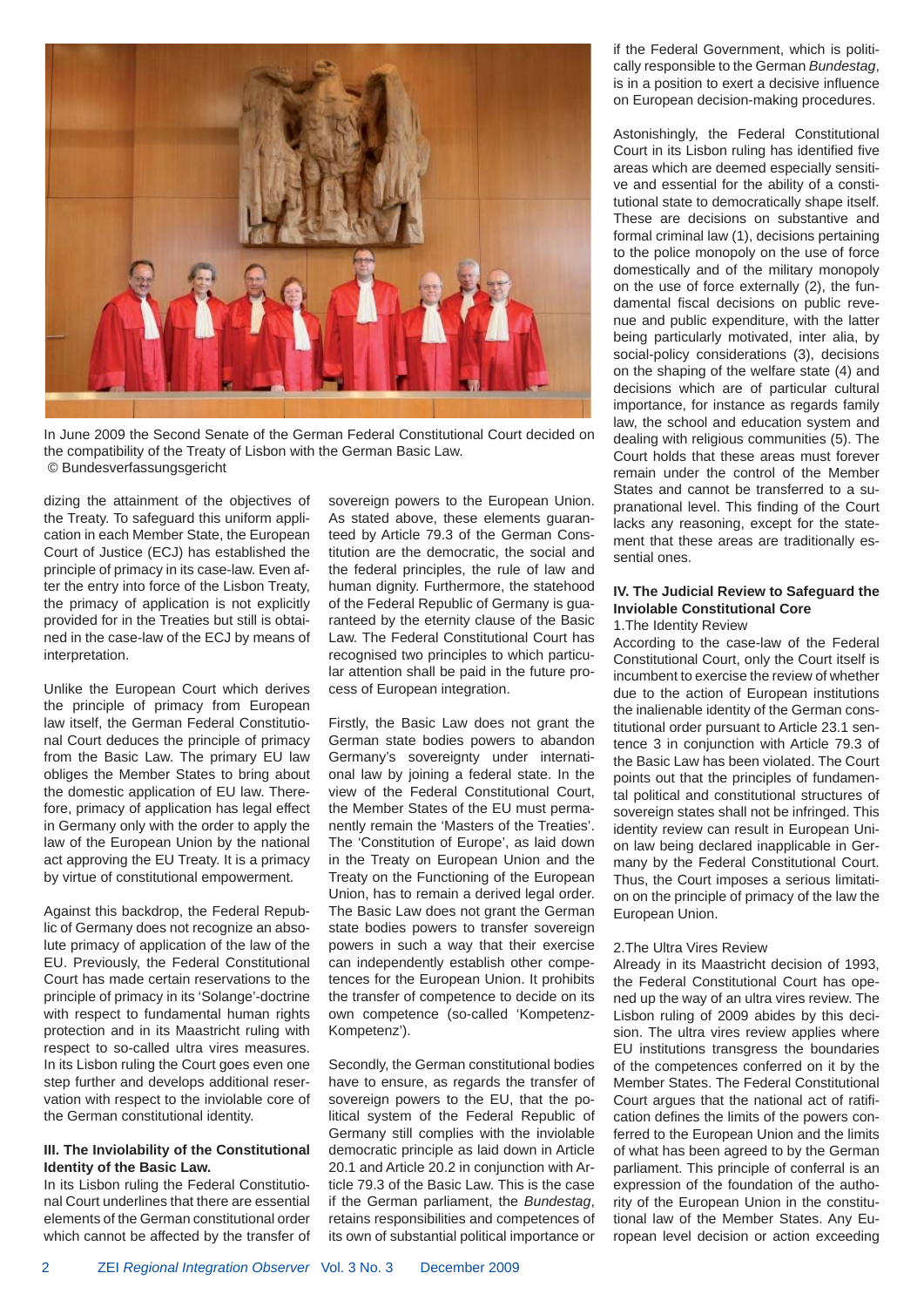## **Andreas Krautscheid, Minister for Federal Relations, Europe and Media of North Rhine-Westphalia, comments on the Effects of the Ruling of the German Federal Constitutional Court on the Treaty of Lisbon**

The German Supreme Court's ruling of 30 June, 2009, on the Lisbon Treaty came as a bombshell – even though the Court held that the Treaty was in line with the Constitution. Quite apart from the Court-imposed requirements for further parliamentary procedures, its unkind remarks about the legitimacy of the European Parliament and on the future of the Union gave rise, justifiably, to misgivings and even criticism in some quarters.

The clarification demanded by the Supreme Court in relation to the 'Act Extending and Strengthening the Rights of Bundestag and Bundesrat in European Union Matters', the Federal statute accompanying the ratification of the Lisbon Treaty, fuelled speculation and encouraged some to come up with extra demands that would have put further obstacles in the way of European integration.

However, I am confident that the steps taken by the Federal and State governments

the transfer of sovereignty agreed to in the act of ratification would be considered an act adopted beyond EU competences and would be inapplicable in Germany.

Against the backdrop of the considerations of the Federal Constitutional Court with regards to the identity review, the Court seems to create double standards. To avoid this, the ultra vires review can also only apply if an act of a Union institution transgresses the competences conferred and therefore touches the inviolable elements of the German constitutional order, the inalienable constitutional identity persuant to Article 23.1 sentence 3 in conjunction with Article 79.3 of the Basic Law.

#### 3. The 'Solange' Review

In its 'Solange' rulings of 1974 and 1986, the German Federal Constitutional Court has challenged the European Court of Justice's exclusive authority to assess the validity of European law by establishing its own authority to assess the constitutionality of European secondary law. In 1986, the Federal Constitutional Court concluded that as long as the protection of fundamental rights exercised by the ECJ satisfied German standards, the German Constitutional Court would not exercise its jurisdiction to review European secondary law. Constitutional complaints by individuals and submissions by national courts are inadmissible from the outset if their grounds do not state that the evolution of European law, including the rulings of the ECJ, has resulted in a decline below the required standard of



are in full compliance with the requirements handed down by the Court. Federal/State negotiations have produced draft bills that are designed to safeguard the Federal Government's capacity to

fundamental rights after the 'Solange' decision of 1986.

The Federal Constitutional Court accepted that it would not seek an identical type of protection in the different areas of fundamental rights afforded by European law, but a substantially similar fundamental rights protection. Taking into account that fundamental rights protection only forms a part of the inviolable core of the German constitution in so far as the substance of fundamental human rights is indispensable to the respect of human dignity persuant to Article 1.1 in conjunction with Article 79.3 of the Basic Law, the Solange' review should also only apply if the violation of fundamental rights affects the inalienable German constitutional identity. This assessment is supported by the fact that the EU is supposed to accede to the European Convention on the Protection of Fundamental Rights and Freedoms. In the future, it will not be the task of the German Federal Constitutional Court, but it will be incumbent on the European Court of Human Rights to review the compatibilty of the law of the European Union with human rights standards.

#### **V. Conclusion**

Although the German Federal Constitutional Court holds that the German national Act Approving the Lisbon Treaty is compatible with the provisions of the Basic Law, the ruling meets the process of European integration with a deep mistrust. Its main characteristic is a state-centred scepticism about European Union institutions and their

act in the EU context. The proposed regulations serve to strengthen the democratic legitimacy of European legislation without creating a bureaucratic monster.

The EU's democratic legitimacy and institutional capacity as well as Germany's ability to act in the EU are very much in North Rhine-Westphalia's interest. By advocating this throughout the negotiations, and by rejecting any moves that went beyond the Court's demands, we embraced our national responsibilities. Germany will continue to be able to play a leading role in Europe and drive forward the process of integration.

For only a strong Europe, with its sights firmly set on federalisation, can be in our interest.

*Andreas Krautscheid, Minister for Federal Relations, Europe and Media.*

exercise of powers. Therefore, not only the relevant clauses of the Lisbon Treaty are interpreted in a very restrictive way, but also the Court, misled by a conservative notion of statehood, establishes constitutional limits to further steps of integration which appear to be insurmountable. In doing so, the Court misses the characteristics of modern integration states which are distinguished by a wide openness and great flexibility of its essential structural elements towards the process of European integration.

Literally taken, the Lisbon ruling of the Federal Constututional Court might prevent any further integration steps and petrify the current distrubution of legislative powers between Member States and European Union. In establishing itself as the ultimate authority for exercising an identity review, an ultra vires review and a 'Solange' review with regards to fundamental human rights, the Federal Constitutional Court poses a direct challenge to the whole system of the European Union, which is based on the uniform application and interpretation of EU law throughout the Union. In any event, the Lisbon ruling appears to be dogmatically narrow and timid. However, the ongoing process of European integration requires more confidence in the future development and less timidness.

*Andreas Haratsch holds a Chair of German, European Constitutional and Administrative Law at the University of Hagen.*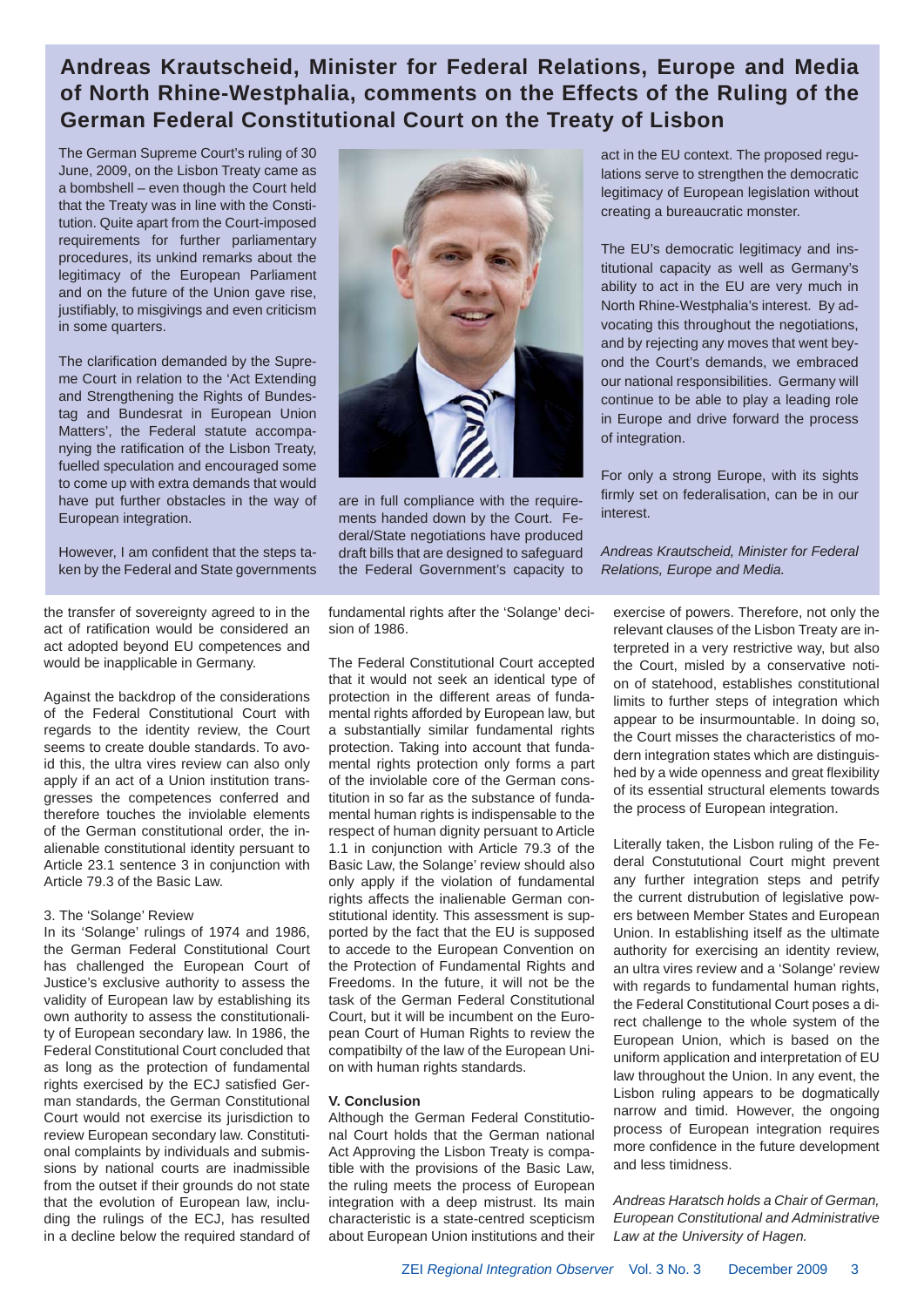## The ECOWAS Court of Justice - A Community Institution for the Settlement of **Conflicts in West Africa**

#### *\* Daouda Fall*

Law is at the center of the ECOWAS system. In fact, ECOWAS was founded by law. It is based on treaties ratified by the Member States. Those treaties have established institutions and conferred certain powers to them. This stressed role of law in the integration process explains, in practice, why the ECOWAS Court of Justice was founded. The organ was originally created in 1993 but did not become operational until 2001. The Court is the principal judicial organ of the West African Community.

The ECOWAS Court of Justice is composed of seven independent judges selected. The judges serve for a period of four years and cannot be reelected. Judges make their decision in absolute impartiality and claim immunity. This functional independence allows the ECOWAS Court to play an essential role in the resolution of conflicts in the West African Community.

#### **I. The settlement of confl icts**

*The consultative competence*

This competence is not coercive. Its purpose is to give judicial advice to an ECOWAS organ posing an unclear question to the Court about the interpretation of the treaties.

*The contentious competence of the Court* The contentious competence encompasses judicial and arbitrational rulings. In 2005 the competence was complemented by the task of reviewing the legality of community acts, the violation of human rights within the Member States, the public function of the community, the extra contractual responsibility of the community, the failing of Member States to comply with their community obligations, a prejudicial competence and an arbitration competence. Action can be brought by every Member State, by the Conference of Heads of States or by the Council of Ministers.

#### **II. The procedure before the Court**

Originally the individual could only access the Court through the intermediation of the Member State it came from. This was changed with the additional protocol of 2005. Now, the Court can be addressed by every person to testify the legality of any act seeming to violate her or his rights.

#### **III.The scope of the rulings of the Court**

According to the Revised Treaty, the decisions of the Court of Justice are legally binding and cannot be appealed. The primacy of Community law prevails in the ECOWAS region. This principle is obligatory for every organ within a Member State. A ruling of a national court cannot suspend or nullify a decision of the ECOWAS Court of Justice. The Court has no direct coercive power. It depends on the will of the Member States to execute the decisions.

Conscious of this fact the ECOWAS Court has put a focus on raising the awareness of community actors, particularly the citizens of the Member States to their rights, obligations and tasks. It has tried to build up a true area of justice by permitting every citizen within the community to address the Court. For this purpose the Court has implemented several awareness campaigns in different West African countries.Thereby, it wants to create a feeling of proximity of justice and contribute to the prevention of conflicts. Since its founding, the Court has received 78 petitions. 99% of these concerned human rights issues. This explains the extension of the competence of the Court to this matter and the right of individuals to address the Court. The protection of fundamental rights today is a favored field of action in community jurisdiction. The case Hadijatou Mani Kouraou/ Republic of Niger has to be explained from this point of view.

#### **IV. The case Hadijatou Mani Kouraou/ Republic of Niger**

Hadijatou Mani Karoua from Niger has gone to the ECOWAS Court of Justice and called upon it to recognize the violation of her human rights and to condemn the Republic of Niger. She reported that she was sold to Sir Souleymane Naroua for the amount of 400 € according to "wahiya", a custom in the north of Niger. She lived in slavery to this man until 2005 when she was declared free. Still she was refused to leave him because he said that the reason for freeing her was that he wanted to marry her. After escaping in February of 2006, she decided to address a civil court to regain her freedom and live elsewhere. Her view was confirmed by this court and by the next court of instance. But in December 2006 the Supreme Court of Niger decided to send the case back to the Court of Instance. In between Mrs. Hadijatou married Sir Lambo Rabo and was then accused by Sir Souleymane Naroua of bigamy. As a consequence she was condemned and arrested. Later she was preliminarily set free to await a final judgment of the High Instance Tribunal of Niger. In this period Mrs. Hadijatou addressed the ECOWAS Court of Justice, calling for a new legislation in Niger to protect women, for the nullification of the legislation and jurisdiction, which is against the protection from slavery and for reparations for nine years of captivity.

The Court decided in her favor and claimed that she had been a victim of slavery. The Republic of Niger complied with the decision and about 18000 € were paid as reparation. Mrs. Hadijatou was given the International Women of Courage Award.

The decision of the Court shows that by its right of interpretation, it plays a fundamental role for the integration of West Africa. The Court can help to achieve the objectives of ECOWAS by creating a judicial order for the community which is in favor of integration and the preservation and protection of individual rights and liberties. For this purpose, the ECOWAS Court of Justice can profit from the example of the European Court of Justice, aiming to install a valid judicial protection of fundamental human rights for the West African citizen.

*\* Daouda Fall is Director of the Research and Communication Division at the ECO-WAS Court of Justice in Abuja, Nigeria.*

#### **Working on an ASEAN Human Rights Mechanism**

Since 1993, the Association of Southeast Asian Nations, ASEAN, has been working on the establishment of a Human Rights Mechanism on the basis on the Vienna Declaration and Action Program on Human Rights. After a long step-by-step process, finally in October 2009, Member States founded the ASEAN Intergovernmental Commission on Human Rights to institutionalize this matter. This development shows that an agreement on the regional level, especially in a region where there are still lots of violations, can contribute to a stronger promotion of human rights.

A role model for this approach was Europe. In 1953, the European Convention on Human Rights was passed by the Council of Europe and the European Court on Human Rights was created. To this day, important decisions of the Court have been made to strengthen human rights in Europe and to increase regional awareness.



The creation of a regional human rights court could be the next step for ASEAN, which would facilitate the possibility to appeal at a regional level. Nevertheless, concerning the long and difficult path to the establishment of the ASEAN Intergovernmental Human Rights Commission, it is conceivable that the lingering reservations of Member States, will impede this in short term, meaning that the incremental approach will continue. This reveals again that law, in this case universal human rights clauses, always needs political support in the first place to be effectively enforced and to be able to develop its own dynamic on a regional level.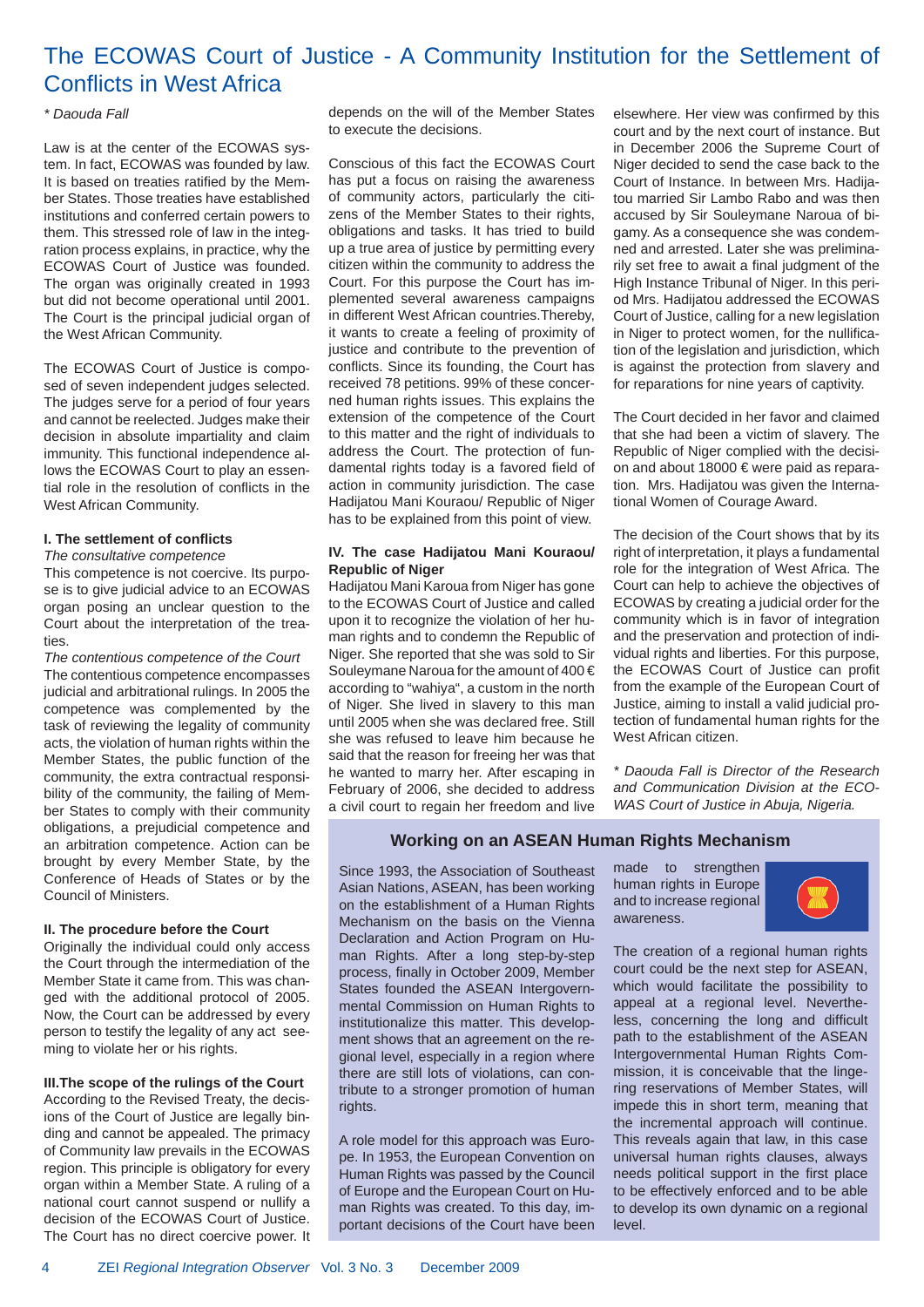## The Role of the Central American Court of Justice in the Central American Integration Process

#### *\* Enrique Ulate Chacón*

The Constitutional Court of Costa Rica says: "The Central American Court of Justice is the institution assigned with the task of settling conflicts in relation to norms with a community character." Its attributions and functioning are determined by its own Statute, which has not yet been ratified by Costa Rica. As a consequence, the country and its citizens are suffering from an important disadvantage which is the possible denegation of their right to access the Court. The non-ratification of this constitutive statute by the government of Costa Rica therefore leads to an inequality because, in general, Costa Ricans share the same rights and obligations derived from community law, as the nationals of any other Central American state.

The Central American Court of Justice (CCJ) was created with the Protocol of Tegucigalpa of 1991. Its work is determined by its Statute, which had to be signed by at least three countries in order to enter into force. At the moment four countries have ratified the Statute: Nicaragua, Honduras, El Salvador and Guatemala.

In general the Central American integration process implies a close relationship between the CCJ and the national judges of the Member States. This means, that all national judges are also community judges. Moreover, they are able to demand preliminary rulings by the regional court if they have doubts about the application of community law and its primacy in relation to the internal order of the member states. The duty of internal application of community law by the national judges is established in the "Constitutional Jurisdiction Law", the "Organic Law of the Judicial Power" and the "General Law of Public Administration" of Costa Rica. The judges have the responsibility to apply, with independence and impartiality, the constitution, community law, international treaties and ordinary legislation.

To resolve a concrete case which involves the aplication of community law, every judge must analyze if it prevails over national law and, if doubts should exist, he or she shall demand a preliminary ruling by the Central American Court of Justice. Thus, community law and its uniform application and interpretation by the member states shall be guaranteed and thereby also the situation of the internal market shall be improved. An example in Costa Rica for such an aplication of community law vis-á-vis internal norms or prescriptions has been the resolution giving primacy to the "Central American Convention on the unification of basic education", which clearly follows the doctrine of the Central American Court of Justice. The Court as a consequence maintains a close cooperation with national judges. It is the principal and permanent institution of Central American community law and therefore responsible for resolving conflicts about the aplication of community law inside the member states, may it be original, complementary or derived. Against this backaround the CCJ finds itself on the top of the community jurisdiction, and, as articulated in Article 12 of the Protocol of Tegucigalpa, executes the judicial power of the Central American Community.

The CCJ has ample competences. Its rulings efect member states, as well as the different institutions of the "Central American Integration System" (SICA). It also subjects to private law. Because of this competences provided by the statute and different conventions, it is posible to establish three clasifications:

- a) The material competence
- b) The functional jurisdictional competence
- c) Other specialized competences

Article 22 of the Statute of the CCJ also establishes a register of actions in relation to the above mentioned clasifications and criteria. Examples of actions in this context are among others:

a) To rule controversies between Member

States, claimed before the Court by one of them. The ruling of border, territorial or maritime disputes require a claim by all affected parties. Ahead of any case there has to be an attempt of reconciliation, which can also be restarted during the trial.

b) To determine the nullity or infringement of any agreement of a SICA institution.

c) To rule on the claim of any person concerned, legal, regulative or administrative prescriptions of a state, affecting conventions, treaties or any other norm of Central American integration law or the agreements and resolutions of its institutions.

In correspondence to these criteria, the Court has the power, derived from its Statute, to determine its competence to rule each concrete case ("Kompetenz Kompetenz") and to interprete disputed treaties and conventions in respect to the principles of integration and international law at its own initiative.

The binding force of the judgements of the CCJ has recently forced all the Member States of SICA to amend the Protocol of Tegucigalpa to adjust to the criteria set by the Court.

*\* Enrique Ulate Chacón is Professor of Law at the University of Costa Rica, San José.*



The President of the CCJ, Michael de la Bastide. © Caribbean Court of Justice.

"The Caribbean Court of Justice (CCJ) is a regional court established by the Member States of the Caribbean Community to adjudicate disputes arising with regard to the Revised Treaty of Chaguaramas, which initiates the CARICOM Single Market and Economy (CSME). The importance which the Member States attach to the CCJ is reflected in the affirmation that the Court is essential to the successful operation of the CSME".

The far-reaching effect of the establishment of the Court was adverted to in a recent judgment of the Court in which it

#### **The Caribbean Court of Justice**

said: "By signing and ratifying the Revised Treaty and thereby conferring on this Court ipso facto a compulsory and exclusive jurisdiction to hear and determine disputes concerning the interpretation and application of the Revised Treaty, the Member States transformed the erstwhile voluntary arrangements in CARICOM into a rule-based system, thus creating and accepting a regional system under the rule of law.

The practical consequences of the Court's fulfillment of this role were illustrated in a case in which the Court at the instance of a company ordered a Member State to reinstate a tariff on imports of cement which it had suspended.

The Court has a second jurisdiction as well, as a final court of appeal from the domestic courts of Member States, but its assumption of this function depends on the Member States making amendments of their constitutions. So far only two have made the amendments and accepted the jurisdiction of the Court."

*Michael de la Bastide, President of the Caribbean Court of Justice*.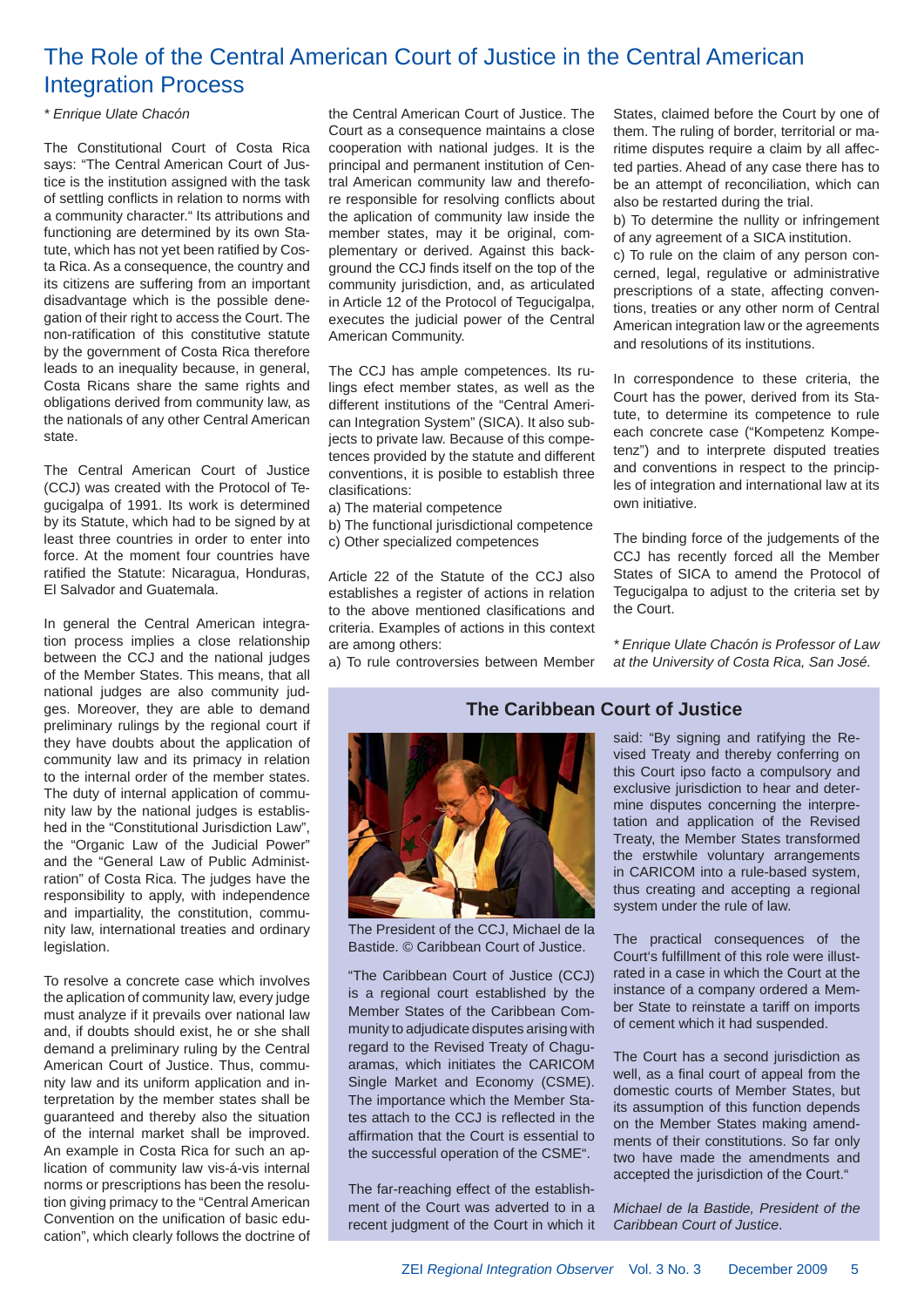## The Crisis in Latin America´s Integration Processes also reveal a Crisis in Integration Law

#### *\* Roberto Ruiz Diaz Labrano*

Each integration process reveals particular characteristics: its economic orientation is evidenced through the mechanisms adopted for commercial development, the political orientation is perceived in the rulers' declarations on objectives and expectations, the juridical orientation is evidenced in the constituting documents and in the rules set forth for the organizational structuring and functioning.

The law is definitely transcendental in the "construction" of integration schemes. Without international rules and a legal framework in international agreements that would oblige the governments to the primary purpose of an integration process, the latter will have no chance to suceed. An organizational juridical structure that represents the institution as a legal entity other than the Member States is required; otherwise, the objectives will simply be mere declarations, intentions or statements, which is precisely why the law plays an essential role in the conformation of a block.

The provisions of the Treaty or Agreement that create the new juridical person or legal entity of International Law allow from the outset for the verification of the scope that the scheme will have in the medium and long term. From the programmatic and operative norms laid down in such contract, it is possible to extract the system and degree of depth that is to be expected. For this purpose, the analysis of the competences given to the institutions and the degree of autonomy given or transferred enables a fairly accurate prediction of the project's future.

More than statements or declarations - "political will" -, which most of the time are at least different, if not far from reality, the legal framework or its evolution identify best what can be expected from an integration process. Furthermore, it allows for the verification of its community or intergovernmental nature and which of these features prevails, as well as to determine if the measures will be effective or not.

We take it for granted that a community system is the one which best responds to the "idea" of integration and to carry out regional development policies. Nevertheless, it is not yet proven that an intergovernmental system could not constitute an adequate temporary recipe for the same purpose, especially when there are major economic differences between the involved states. An intergovernmental system could well be a previous phase in order to reach a stage of maturity and trust in an aimed community, able to transform all economic, cultural, social and political life in the region where integration is sought.

Now then, the law in integration processes, whichever the system, becomes an indispensable instrument to achieve the transformations required to initiate, to advance and to consolidate an integration process. The granting of powers and regulation competences to the institutions is the way to provide the process with instruments that influences in areas and subjects affected by or related to the process. The common legal norms allow the adequacy, adaptation, incorporation of integration norms to the internal legal system, at the same time harmonizing and levelling differences.

From the legal point of view, another no less transcendental expression for the construction of a common legal system is the system for resolving controversies or community justice, indispensable for settling conflicts arising from the natural tension caused by the confrontation of interests and the assignment, waiver or transmission of competences. The efficacy and effectiveness of the system for resolving conflicts is the best way to verify the degree of evolution of an integration process.

Prof. Roberto Ruiz Diaz Labrano is one of South America´s leading experts in integration law. He has published vastly on the role of law in the Mercosur integration process.

He has recently been designated an Arbitrator and temporary President of the Permanent Revision Tribunal of the Mercosur, which was founded in 2004 on the basis of the Protocol of Olivo. This institution was influenced by the example of the European Court of Justice, which has played an important role in the European integration process.



In the integration processes in Latin America, one of the expressions of weakness is evidenced in the functioning of organs or institutions for conflict resolution. The scope of their competences are limited and their resolutions, in most cases, lack of mechanisms to enforce them, all this added to the non-compliance of norms, which generates mistrust and insecurity.

In the case of Mercosur, the creation of the Permanent Revision Tribunal and its installation, aside from undoubtedly constituting an institutional progress, requires greater autonomy and attribution of competences which are appropriate for a common institution. The .Tribunal Andino', similarly, has the difficulties to enforce sentences. Something similar occurs in the Central-American Justice Tribunal, which is why only a profound revision of the circumstances by which the integration processes are currently experiencing can reverse the situation.

We are certain that every progress depends on the consistency and seriousness of the rulers' statements, on the fulfillment of economic objectives and commercial policies set. However, it also depends primarily on the compliance with the norms and measures adopted. And to that end, the system for resolving conflict plays a key role.

The insufficiency of "ideas" and agile mechanisms generates frustration, which is accented when contradictory or merely circumstantial policies are adopted, or even worse, when no corrective measures are adopted. These weaknesses are integration's worst enemies. They communicate the message to the general population that integration does not work or that integration does not satisfy their needs.

The lack of a stably defined conduct aimed towards the objective of economically energising and developing the whole region leaves the integration process in Latin America in a virtual stagnation. One could blame the crisis, but, nevertheless, it is more realistic to consider that it is due to the lack of institutional maturity. The region will have to seriously meditate and adopt measures that would radically modify this situation and give real signs of change which reflect that a greater degree of compliance with the agreements between the States` parties could be initiated.

*\* Roberto Ruiz Diaz Labrano is President of Mercosur´s Permanent Revision Tribunal and Senior Professor of Integration Law at the National University of Asunción, Paraguay.*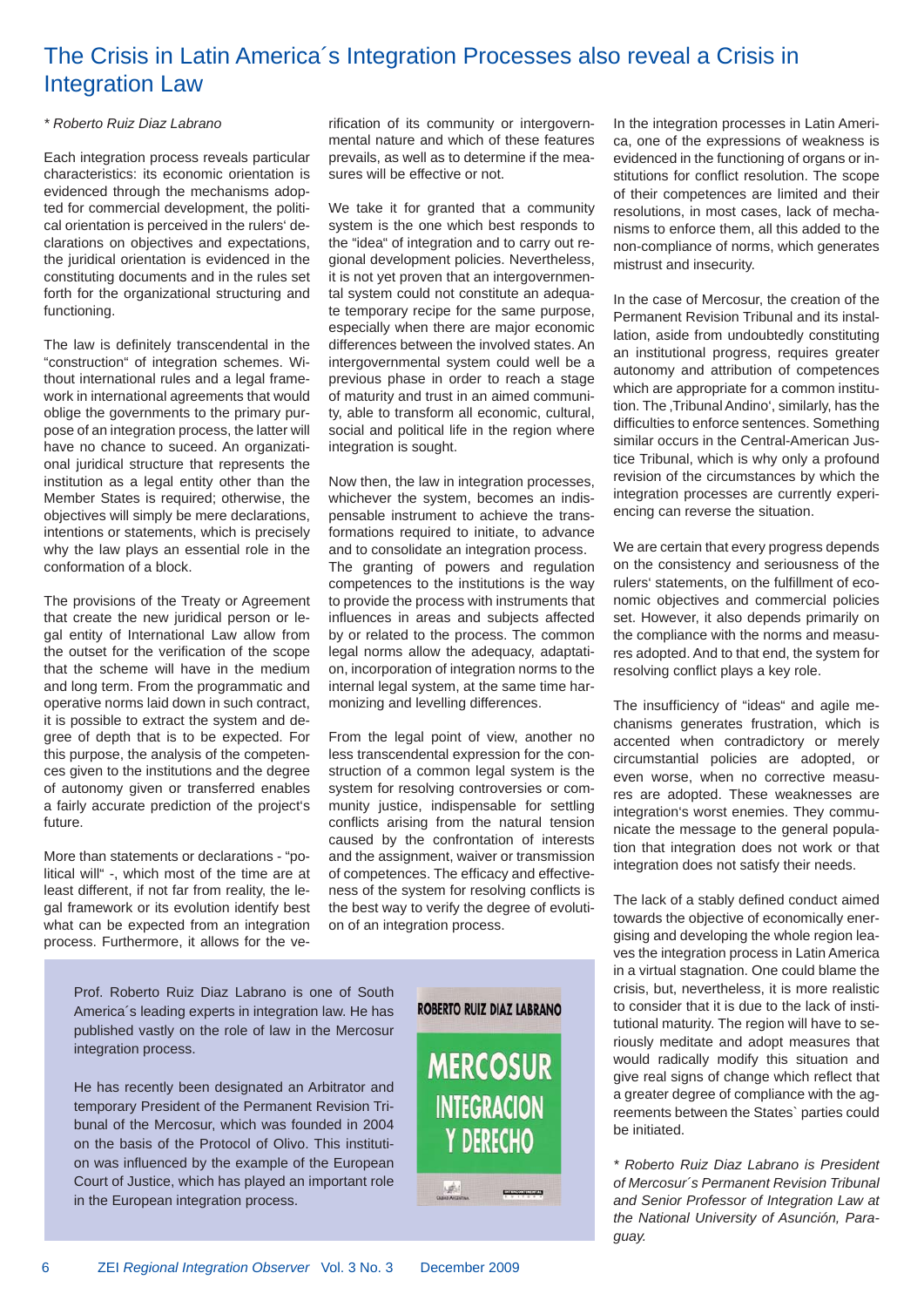## Three Questions to Prof. Dr. Christian Koenig, Director at ZEI

**1. Throughout its history, the European Union steadily expanded its legislative**  competences. What influence can the **judgment of the German Federal Constitutional Court on the Treaty of Lisbon have on this development?**

The Second Senate of the Federal Constitutional Court has decided in its judgment that the Act Approving the Treaty of Lisbon (Zustimmungsgesetz zum Vertrag von Lissabon) is compatible with the German Basic Law. In contrast, the Act Extending and Strengthening the Rights of the Bundestag and the Bundesrat in European Union Matters (Gesetz über die Ausweitung und Stärkung der Rechte des Bundestags und des Bundesrates in Angelegenheiten der Europäischen Union) violates Article 38.1 in conjunction with Article 23.1 of the German Basic Law (Grundgesetz) insofar as the Bundestag and the Bundesrat have not been accorded sufficient rights of participation in European lawmaking procedures and treaty amendment procedures. The ratification may not be completed as long as the constitutionally required legal elaboration of the parliamentary rights of participation has not entered into force.

Lisbon can be seen as providing a substantial increase in EU competences, but not to such a point as to extinguish German sovereignty. It is crucial that national democratic institutions play a full role in European decision-making. Therefore, some of the provisions  $-$  in particular the simplified procedure for amending the EU Treaties and the "passarelle" clauses by which Member States can give up the veto and move to qualified majority voting without specific amendment – can only be relied on constitutionally if both houses of the German parliament, namely Bundesrat and Bundestag, give their assent.

In essence, the Federal Constitutional Court has made clear that EU law can only be implemented by Germany to the extent that it is compatible with the German Grundgesetz. However, this does not conflict with the doctrine of supremacy of the European Union. In this regard, the judgment confirms the legal theory of conditional acceptance of EU law that was established in the landmark Solange I and Solange II decisions. According to these decisions, Germany will only accept the supremacy of EU law so long as (hence German: solange) EU law guarantees the fundamental rights laid down in the German Grundgesetz. This was developed in Maastricht, according to which there is a limit to the power of the EU, defined in terms of impact and national souvereignty.



Prof. Dr. Christian Koenig is Director at the Center for European Integration Studies. He is an renowned expert of European Competition Law.

the Lisbon Treaty but there is the demand that the parliament's right to participation is strengthened at the national level.

**2. The Treaty of Lisbon strengthens the principle of subsidiarity but at the same time extends the competences of the European Union in many policy fi elds. How can these two processes be weighted?**

The principle of subsidiarity means that the Community must not undertake or regulate what can be managed or regulated more efficiently at national or regional levels. The Community has to act within the limits of the powers conferred upon it.

Concerning the question of transfer of sovereign rights from the Member States to the European Union, the Treaty of Lisbon does not depart from its practice, but it defines the principles that govern this transfer and guarantees that these principles are not infringed. These principles are the principle of conferral (under which the EU shall act within the limits of its competences) and the principles of proportionality and subsidiarity. Competences not conferred upon the European Union in the Treaties remain with the Member States.

The Treaty of Lisbon does in no way change the meaning of these principles. However, it requires that the national parliaments are directly involved in monitoring the proper application of the subsidiarity principle.

**3. In other regional integration systems the implementation of supranational law plays an important role as well. Which conditions and mechanisms are necessary to make this implementation more effective?** 

There is a structural problem of associations of sovereign national states: The transfer of competences and the independence of decision-making procedures require an extensive reflection in terms of identity and choice of instruments. The problem occurs if the body has a shape that corresponds to that of a federal state, but the internal decision-making and appointment procedures remain predominantly committed to the pattern of an international organization.

With increasing competences and further independence of the association´s bodies it is highly important to establish safeguards that preserve the states' political power of action. One of these mentioned safeguards lies within the ambit of the Courts that monitors, within the boundaries of its competences, the association´s authorities and institutions so that they do not violate the constitutional identity by its acts.

#### **ZEI Discussion Paper**

Recently published in the ZEI Discussion Paper series:

**• Frank Decker/Jared Sonnicksen: The Direct Election of the Commission President. A Presidential Approach to Democratizing the European Union, ZEI Discussion Paper C 192/2009.**

**• Wiebke Drescher: The Eastern Partnership and Ukraine. New Label - Old Products?, ZEI Discussion Paper C 194/2009.**

All Discussion Papers can be downloaded at: www.zei.de.

To summarize the essence in short: 'Yes' to